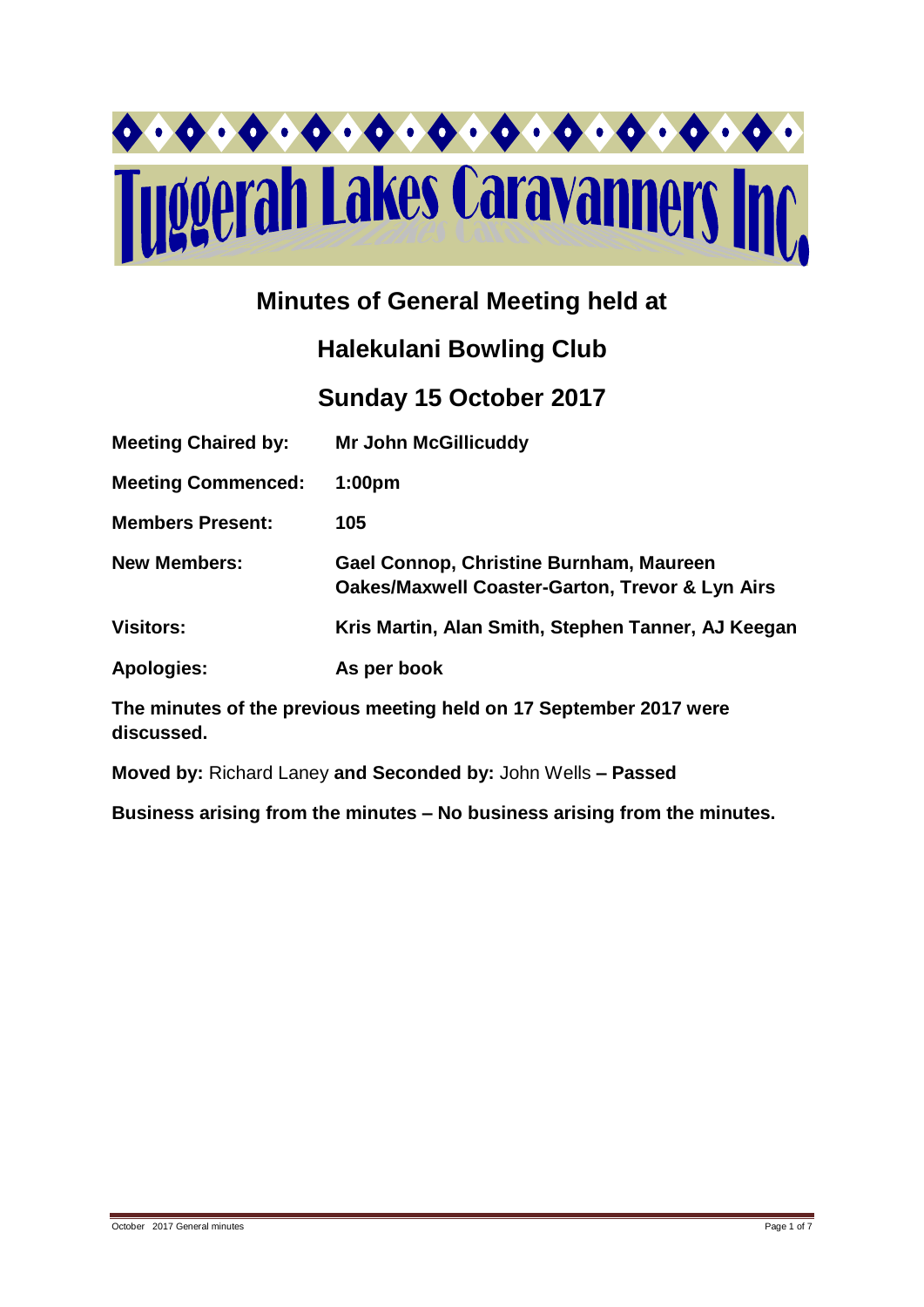| <b>Correspondence In:</b>  | Email from NSW Assn regarding a new Caravan<br>Show that will be held at Sydney Olympic Park<br>from $3 - 6$ November                                               |  |  |
|----------------------------|---------------------------------------------------------------------------------------------------------------------------------------------------------------------|--|--|
|                            | Email from NSW Assn in relation to Coromal<br>Windsor 17 National Rally that is being held in WA<br>- Christine Pollard has information if anyone is<br>interested. |  |  |
|                            | Email from NSW Assn regarding Lemon Caravans                                                                                                                        |  |  |
|                            | Department of Fair Trading regarding new Public<br>Officer                                                                                                          |  |  |
| <b>Correspondence Out:</b> | Department of Fair Trading advising of new Public<br>Officer and submitting the Summary of Financial<br>Affairs on form A12                                         |  |  |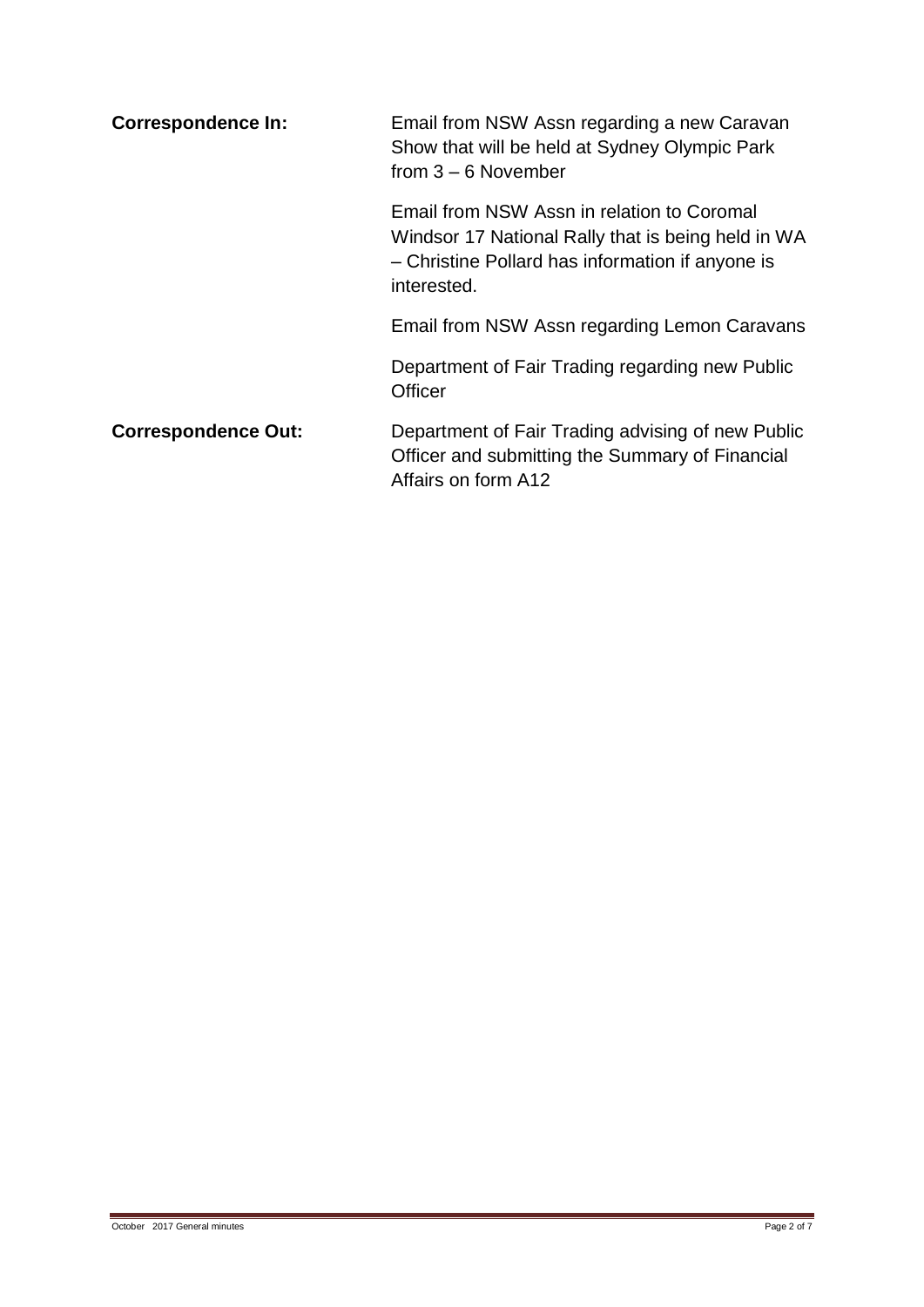## **Treasurer's Report**

#### **BANK RECONCILIATION MONTHLY REPORT : SEPTEMBER 2017**

| Carried Forward: Bank balance as at 31/8/2017              |                           | S. | 8,711.07 |
|------------------------------------------------------------|---------------------------|----|----------|
|                                                            |                           |    |          |
| <b>INCOME-September 2016</b>                               |                           |    |          |
| Joining Fee                                                | \$<br>20.00               |    |          |
| Annual subs                                                | \$<br>40.00               |    |          |
| <b>Club Raffles</b>                                        | \$<br>212.00              |    |          |
| Tamworth - Nov. Melbourne Cup                              | \$<br>280.00              |    |          |
| <b>Christmas Lunch</b>                                     | \$<br>400.00              |    |          |
| <b>TOTAL INCOME</b>                                        | \$<br>952.00              | \$ | 9,663.07 |
|                                                            |                           |    |          |
| <b>EXPENDITURE- September 2016</b>                         |                           |    |          |
| Raffle                                                     | \$<br>100.00              |    |          |
| <b>BBQ Gas (Hartwood)</b>                                  | \$<br>23.90               |    |          |
| Printer Ink (Tour director)                                | \$<br>40.00               |    |          |
| Photo prints - Valla Club Trip                             | \$<br>8.50                |    |          |
| <b>Website Costs</b>                                       | \$<br>157.07              |    |          |
| Refund Sponsor's Error(All About C'Vans)                   | \$1,140.70                |    |          |
| <b>TOTAL EXPENDITURE</b>                                   | \$1,470.17                |    |          |
| <b>Closing Balance</b>                                     |                           | \$ | 8,192.90 |
|                                                            |                           |    |          |
| <b>BANK STATEMENT RECONCILIATION</b>                       |                           |    |          |
|                                                            | <b>Balance 30.9.17</b>    | \$ | 8,201.40 |
|                                                            | Less Unpresented Cheques* | \$ | 8.50     |
|                                                            |                           | \$ | 8,192.90 |
| * List of Unpresented Cheques:                             |                           |    |          |
| 17844746 (I. Palmer) \$8.50                                |                           |    |          |
| <b>FUNDS BEING HELD:</b>                                   |                           |    |          |
| Tamworth                                                   | \$<br>280.00              |    |          |
| Christmas Lunch                                            | \$<br>400.00              |    |          |
|                                                            | \$<br>680.00              |    |          |
| <b>TOTAL CASH AVAILABLE:</b>                               | \$7,512.90                |    |          |
| Statement and Reconciliation prepared by Lorraine Laney    |                           |    |          |
| President: John McGillicuddy _______________________       |                           |    |          |
|                                                            |                           |    |          |
| Moved by: Cheryl Ducker and Seconded by: Betty Thomas that |                           |    |          |

**the treasurer's report be accepted – Passed**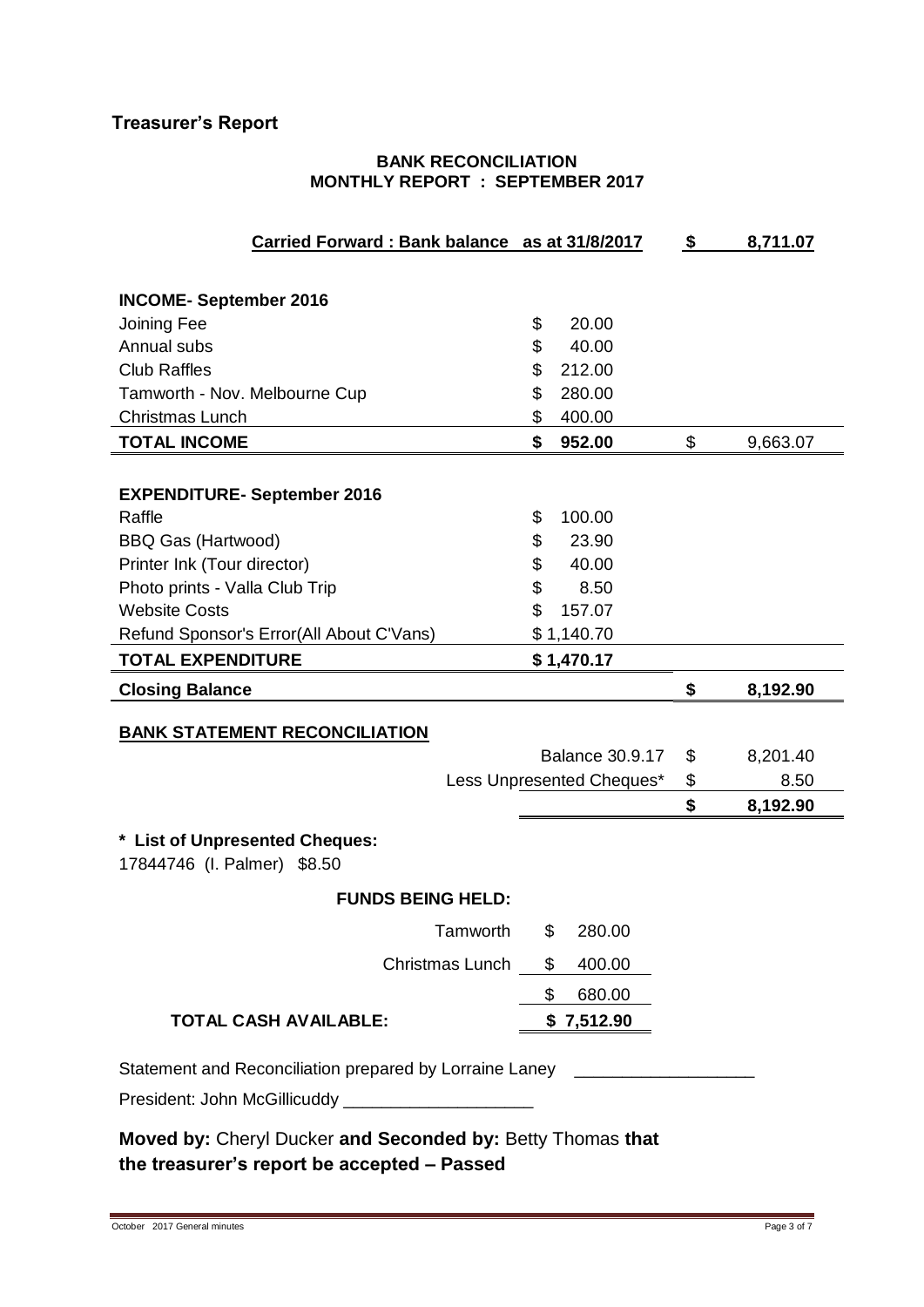### **Social Director's Report**

Good afternoon Members

Firstly, Welcome to our new committee members, John, Chrissie & Lynne. I look forward working with you for the next year.

8 Vans 15 members have just enjoyed a fantastic Clarrie's ramble through the Snowy Region. To Clarrie and Pam a big thank you for a wonderful experience. We all came home in awe of the country we have seen & learnt so much about the enormous Snowy Scheme. Again thank you Clarrie.

Tamworth is nearing, almost 3 weeks away. Our program has been completed and will be out early next week. Please pay Lorraine your \$20 each for the Melbourne Cup lunch today. I have confirmed a booking for a 2 course dinner with entertainment for only \$25 P/P at The Square Mann Inn on Wednesday 8<sup>th</sup> starting at 6:00pm the night before we leave. Please add your name to the list on the board, Graham & I will take payment at Tamworth. I do need numbers for catering. Rob Breese, the owner & well-known local will be our entertainer. Those of you who are attending Kempsey will have the pleasure of Rob & his band entertaining there. He has 2 Gigs booked at Kempsey.

Club Christmas lunch 10<sup>th</sup> December will be held here at the Hali. Please pay Lorraine ASAP, again we need confirmed numbers for catering. Doors will open at 12 noon.

#### Middle Rock

There is so much anticipation. Many members have put their name on the board and it is now time to confirm your booking with Aimee. Aimee is the co-ordinator for this event. Her contact number is on the board, please DO NOT call the Office as they have a different system. Aimee requires a deposit, and progress payments can be arranged. If you ring the office they will insist on the full deposit of \$100, half of the total fee. Middle Rock have dedicated the park and facilities exclusive to us.

Some members who no longer have a caravan & would like to be at Middle Rock have enquired about cabins and find they are rather expensive. I have asked for a better tariff for cabins to include the "Grey Nomad Package". I am still waiting for an answer, so bear with me. I should have an answer next meeting. Members who need a cabin please let me know so I am working on a better deal.

Any Questions Happy Travelling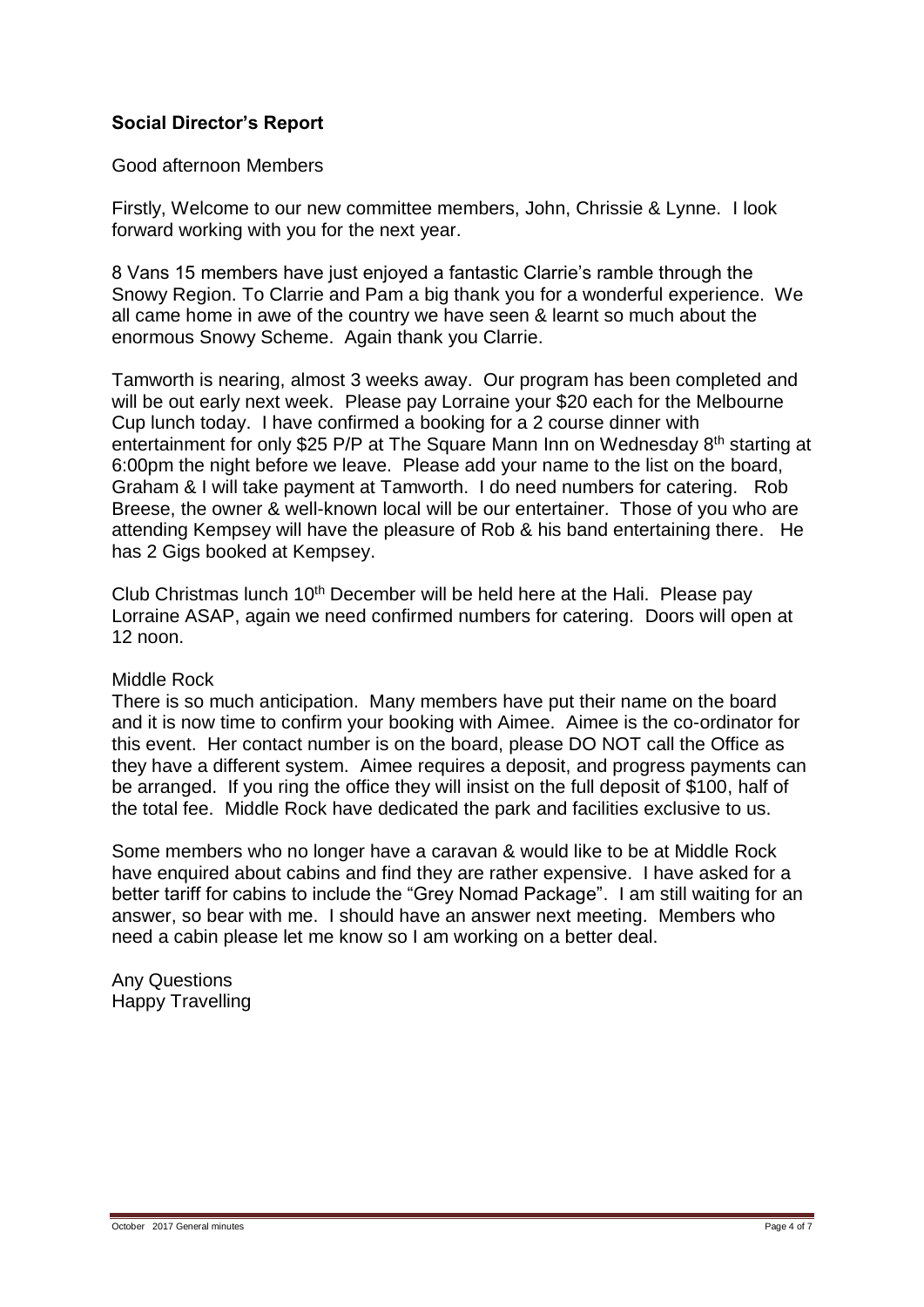### **Welfare Officer's Report**

Hi everyone, I am Cheryl Ducker the Welfare Officer.

If anyone is sick or having an operation please contact me so I can give you a cheerio call or just have a chat.

I am sorry to report Fran Lindsay's sister passed away. We are thinking of you at this sad time. Also Judy Brown's mum passed away 05/10/17 her funeral was yesterday and we all pass on our condolences to you and your family. Wendy Geale has been accepted to do a trial on a new drug for her condition. This could prolong her life & it is now on the PBS. The only thing wrong is she has to give up her red wine – poor Wendy. It is great news Wendy & good luck. John Holland has been back down in Sydney for more tests to see if Doctors can operate on one of his leaking heart valves. No results as yet but we will all be thinking of you good luck John.

I am Cheryl Ducker welfare officer and on occasion conduct card classes at trips we go on. Ladies it is a great get together and a chat and get to know new members. It is \$5.00 and I supply everything. All you need to bring is a hand towel and a small scissors. Put your name on the list for Narrabeen as I need numbers to make up kits. Look forward to meeting some new members.

Now just a bit of trivia Cherry Ripe is 50 years old but what about Polly Waffles my favourite.

And my thoughts and quotes for today. I have 3 this month.

"The Old believe everything, middle age suspects everything and the young know everything."

Take a look in the mirror & what you will see looking back at you, is the most important person.

"The water was not fit to drink. To make it palatable we had to add whiskey. By diligent effort I learned to like it. "Sir Winston Churchill" and Bluey Ducker.

Stay well everyone and I will see you at Narrabeen and enjoy Tamworth.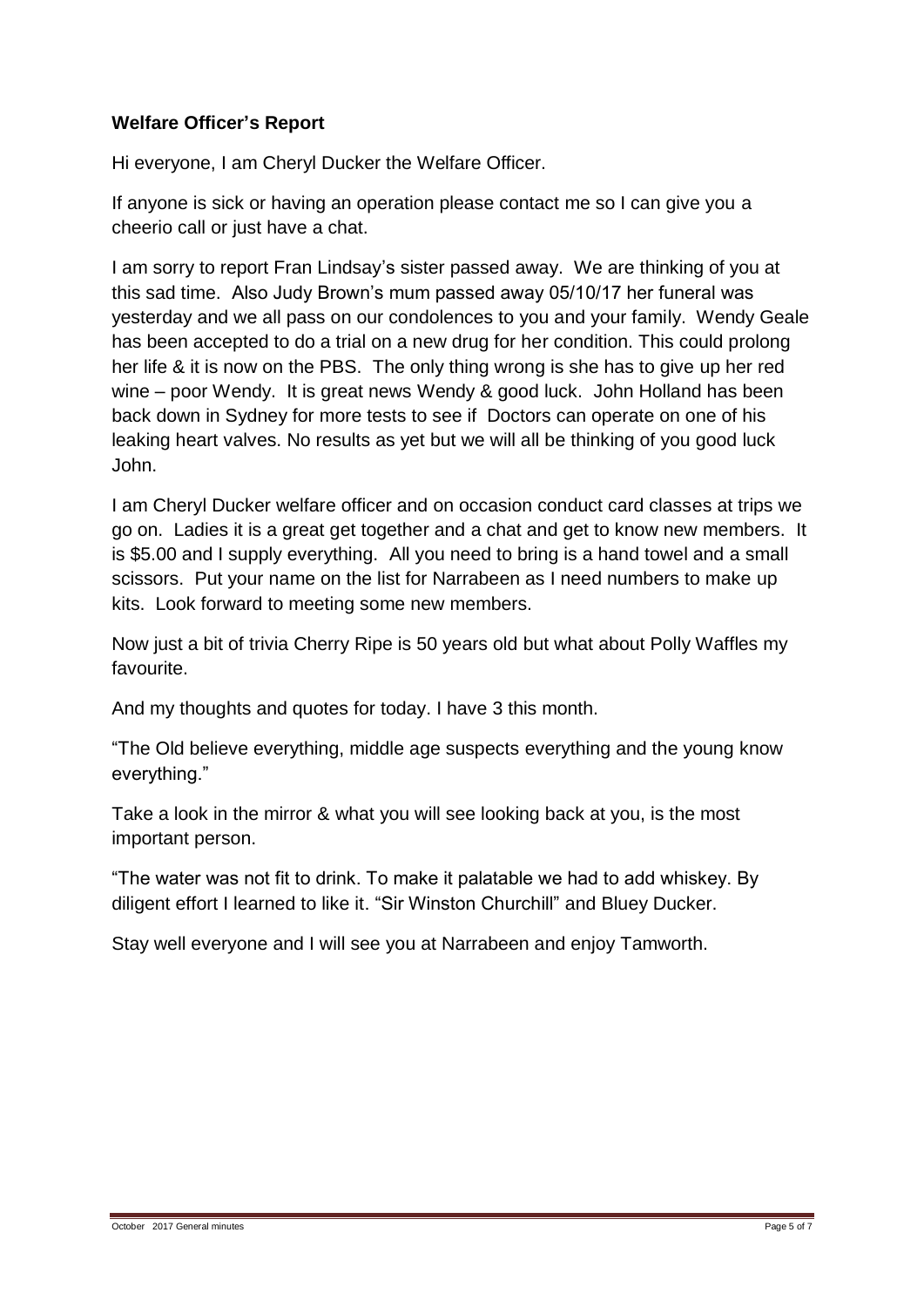#### **Tour Director's Report**

Hi every one this is my first meeting as tour director and I'm a bit nervous. I've kept my report short so if you have any questions please see me after the meeting.

Firstly Tamworth Melbourne cup club rally is only 18 days away. If you would like to be in the Disc bowls comp get your name on the sheet.

Check the boards for upcoming trips, put your name on the sheet and book into the caravan park.

The trip sheet for Lakeside Forster in February  $5<sup>th</sup> - 19<sup>th</sup>$  is on the board. Check the sheet to see if your name is there. If it's not, please make sure you add it or remove it if you are not going. Also ring the park to confirm your booking and site. A DEPOSIT is needed to secure your site.

Middle Rock Club Rally March 1<sup>st</sup> – 8<sup>th</sup>. A deposit of \$100 MUST BE PAID BY 1<sup>st</sup> **JANUARY 2018 to secure your site.**

If any trip leaders would like to give me any information about their trip please let me know.

Also Marilyn McGillicuddy asked if there were any members who would be interested it going to a show in February, if so please let her know.

That's all from me today.

#### **Editor's Report**

Thank you for your patience while I set you all up electronically to receive your newsletter articles.

For those of you who replied to my test email message, I am grateful.

Firstly I will be changing my email address to [alanlynne1982@gmail.com](mailto:alanlynne1982@gmail.com) to accommodate TLC editorials. This will ensure that any emails for the club from TLC members will go directly to me and not go unnoticed and end up in my spam bin.

I will endeavour to send you your newsletter approximately 7 days after each monthly general meeting. Therefore any article you may wish to be included past that date should be emailed to me or given to me by that time.

As you are all aware "we travel" and sometimes I may be out of phone/internet contact. I will certainly advise the committee if and when this situation may occur.

I look forward to reporting your "News"!!!

Lynne Smithers